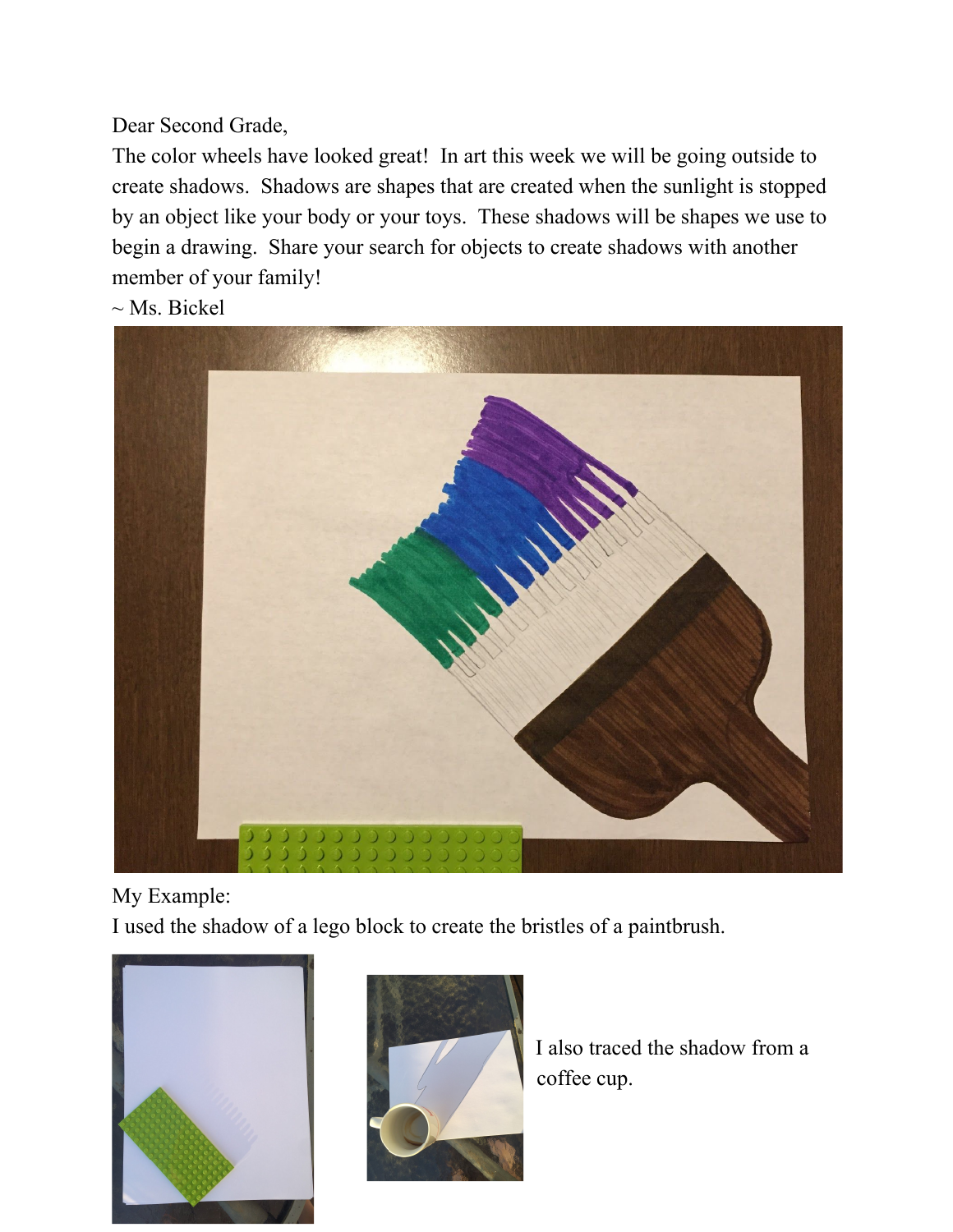Materials Needed:

- Variety of objects or toys gathered from around the house
- Multiple Sheets of Paper
- Pencil
- Markers, crayons, colored pencils, or other materials available

Directions:

- 1. Look high and low around your house or outside with parent permission for things that you think might make an interesting shadow.
- 2. Place your paper outside on a flat surface with the object you have found on top of it. (Make sure the sun is shining)
- 3. Move the object around until you like the shadow it makes.
- 4. Trace the shadow with a pencil. (You can create many different shadows and choose the paper you like best)
- 5. Add lines, shapes, and colors to your shadow to create what you see.
- 6. If you can take a picture of your finished artwork and email it to me at [abickel@mifflinburg.org](mailto:abickel@mifflinburg.org)
- 7. I can't wait to see your creative shadows!

\*\*If it's a rainy day you can use a flashlight or a desk lamp to create the shadows.

## Extras:

## Line [video](https://www.youtube.com/watch?v=DQEVllmeWH4)

Having so much fun with shadows you want to do more? Here are some ideas of things you could do.

- Make [Shadow](https://www.youtube.com/watch?v=Uv-MdaBfk8U) puppets with your hands